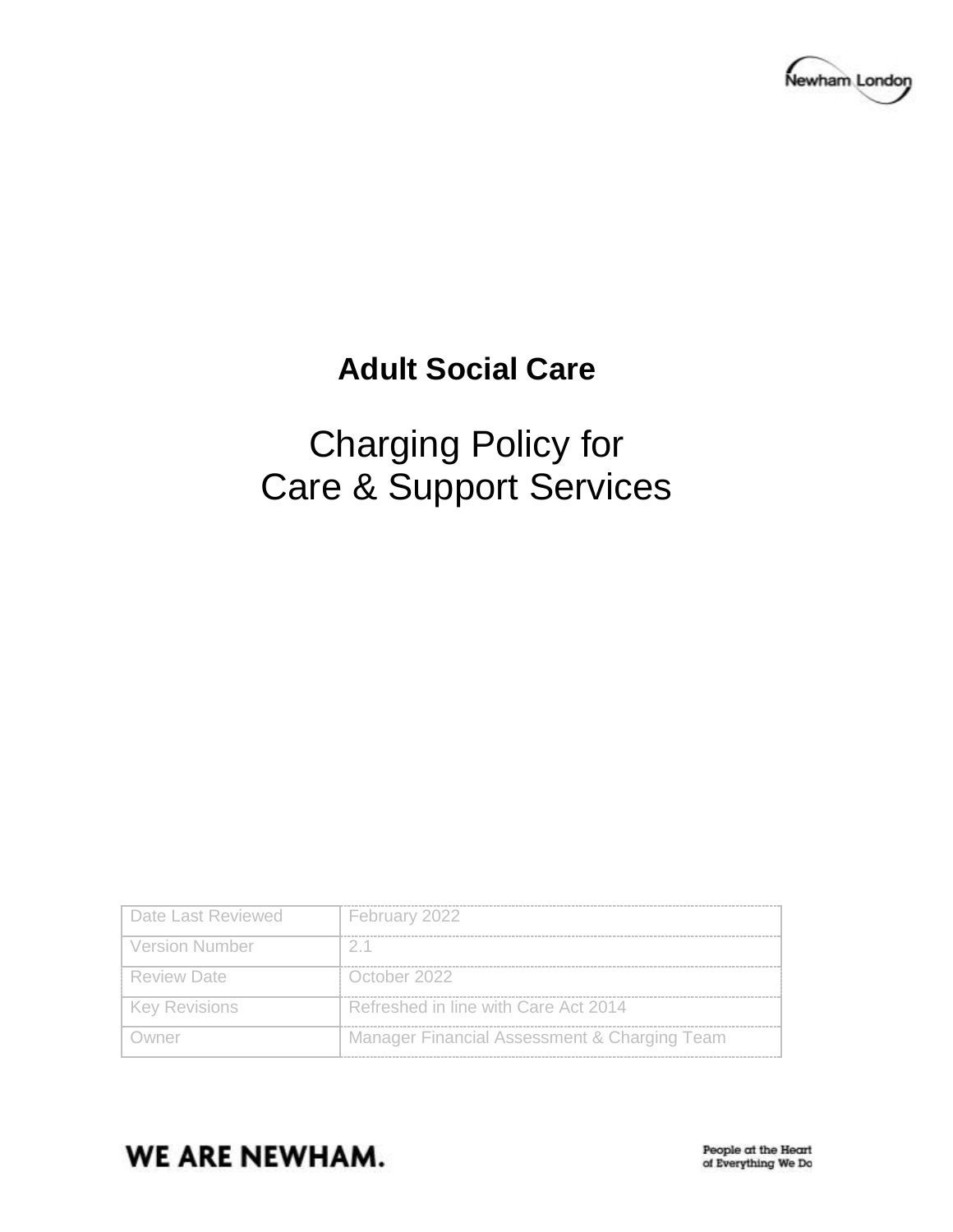# **Contents**

| 2.  | Legal Basis for Charging and Financial Assessment 3      |  |
|-----|----------------------------------------------------------|--|
| 3.  |                                                          |  |
| 4.  |                                                          |  |
| 5.  |                                                          |  |
| 6.  |                                                          |  |
| 7.  |                                                          |  |
| 8.  |                                                          |  |
| 9.  |                                                          |  |
| 10. |                                                          |  |
| 11. |                                                          |  |
| 12. |                                                          |  |
| 13. |                                                          |  |
| 14. | How the contributions are calculated towards care costs9 |  |
| 15. |                                                          |  |
| 16. |                                                          |  |
| 17. |                                                          |  |
| 18. |                                                          |  |
| 19. |                                                          |  |
| 20  |                                                          |  |
| 21. |                                                          |  |
|     |                                                          |  |
|     |                                                          |  |

**If you this document in another format or language, please contact**  [Translations@newham.gov.uk](mailto:Translations@newham.gov.uk)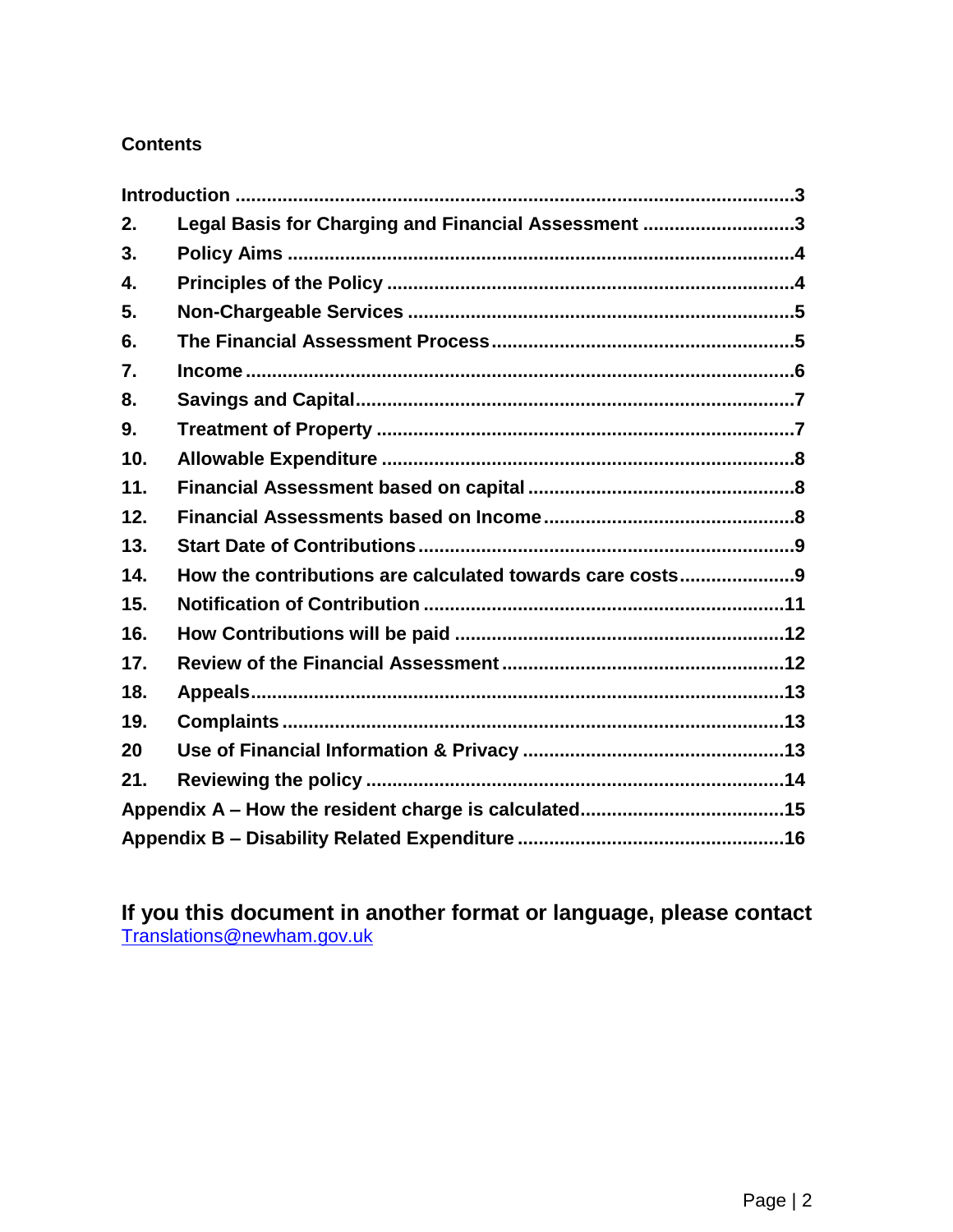# <span id="page-2-0"></span>**Introduction**

- 1.1. This document sets out the London Borough of Newham's policy for assessing the financial contribution to be made by residents in receipt of care and support services from Adult Social Care.
- 1.2. The policy has been designed to comply with the Care Act 2014 and reflects prior charging policy decisions that are still relevant. The policy takes account of the Equalities Act (2010) and other associated legislation related to equality and diversity
- 1.3. For the purposes of this policy, a resident is an adult aged 18 or over
- 1.4. This policy will apply to all residents in receipt of social care support, except where:
	- Support is provided under Section 117 of the Mental Health Act
	- The recipient is a sufferer of Creuzfeldt Jacobs Disease
	- The recipient is an Asylum Seeker
	- The recipient has fully funded NHS care
	- The recipient is under 20 years of age and unable to receive benefits due to their continuing education at  $6<sup>th</sup>$  form school.

# <span id="page-2-1"></span>**2. Legal Basis for Charging and Financial Assessment**

- 2.1. The Care Act 2014 provides a single legal framework for charging for care and support.
- 2.2. Section 14 of the Care Act 2014 provides local authorities with the power to charge residents the cost they incur meeting eligible care and support needs, where the local authority is permitted to charge for the service being provided.
- 2.3. Section 17 of the Care Act 2014 requires local authorities to undertake an assessment of financial resources. The financial assessment will determine the level of the resident's financial resource, and the amount (if any) which the resident is considered able to contribute towards the cost of meeting their needs through care and support services.
- 2.4. The Council will refer to Care and Support Regulations (Statutory Instruments) and Care and Support Statutory Guidance and Annexes issued under the Care Act 2014, in all regards for specific guidance relating to charging and financial assessment, and as such, these statutory regulations form the basis of this policy.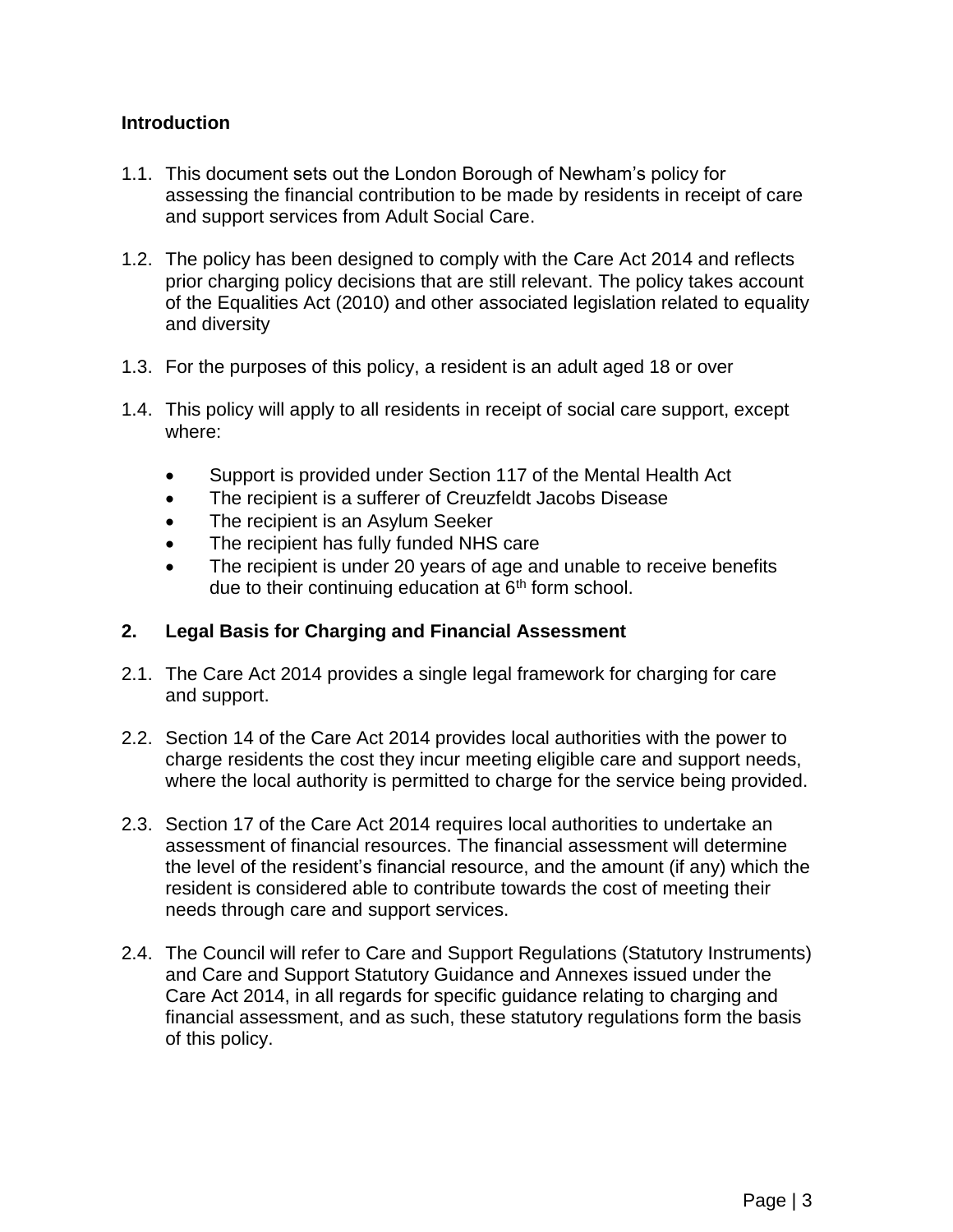# <span id="page-3-0"></span>**3. Policy Aims**

- 3.1. This policy provides a framework for charging and financial assessments for all residents who receive care and support services, where a local authority is permitted to charge for the service provided. The policy aims to do this in a reasonable and fair manner, whilst promoting independence and social inclusion.
- 3.2. This policy aims to ensure that residents are actively encouraged to either maintain their existing employment or seek suitable employment opportunities. To support this aim, employment earnings will not be included as part of the financial assessment and services to support residents into work will be non-chargeable.
- 3.3. To reflect the significant contribution that Carers make, the Council does not charge for services provided to carers in their own right as a result of a carers' assessment. In addition, neither the resident nor the carer will be asked to make a financial contribution towards the cost of replacement care, delivered to the resident to provide a break in caring role. These services are known as respite for the carer.
- 3.4. The policy aims to ensure that all residents receive their full benefit entitlement. To achieve this, the Council will provide residents with information and advice about welfare benefits and tax credits that they may be able to receive, and where necessary will offer help with claiming these.

# <span id="page-3-1"></span>**4. Principles of the Policy**

- 4.1. Where a resident is assessed as having the means to make a financial contribution to the cost of their social care support, they will be expected to make such contribution.
- 4.2. The contributions requested will be fair and reasonable. Due care will be taken in assessing the resident's finances and their ability to contribute towards their care and support.
- 4.3. Contributions will be calculated in the same way regardless of whether the support is directly provided by the Council, delivered on behalf of the Council by a contracted provider or purchased through a Direct Payment.
- 4.4. The resident will have the right to request a review of their contribution if they feel it is incorrect or if there has been a significant change in their financial situation.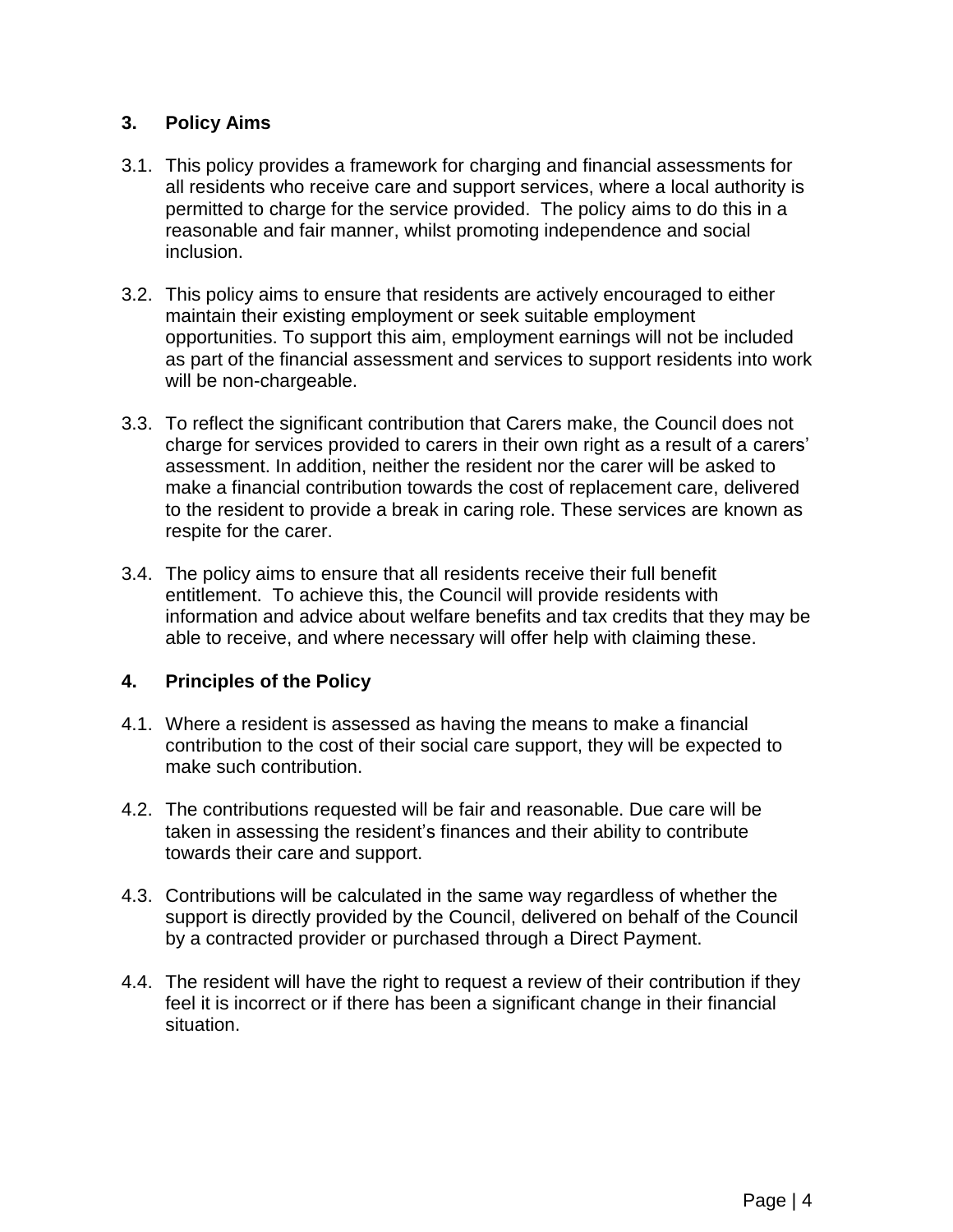- 4.5. The Council will take steps to recover any unpaid resident contributions, this will be done in line with Appendix D of the Care Act 2014. This could include, where appropriate, legal action.
- 4.6. Where a resident lacks capacity to provide information for a financial assessment to be undertaken, the Council will consult with a suitable person. A suitable person is someone who holds:
	- Enduring Power of Attorney (EPA), or
	- Lasting Power of Attorney (LPA) for Property and Affairs, or
	- Lasting Power of Attorney (LPA) for Health and Welfare, Property and Affairs, or
	- Deputyship under Court of Protection, or
	- Any other person dealing with the resident's affairs (e.g. someone who has been given Appointeeship by the Department of Work and Pensions (DWP) for the purpose of benefits payments).

# <span id="page-4-0"></span>**5. Non-Chargeable Services**

- 5.1. The following services are not charged:
	- Where support is provided as an enablement service and for a period of six weeks or less
	- Equipment, aids and minor adaptations
	- Support into Employment
	- Housing Related Support
	- Professional Support
	- Carers Services
	- Respite for the Carer

# <span id="page-4-1"></span>**6. The Financial Assessment Process**

- 6.1. The Financial Assessment will take into account income, capital and the value of assets. Taking into consideration any mandatory disregards of income, capital and property as defined in the Care and Support (Charging and Assessment of Resources) Regulations 2014.
- 6.2. The resident's financial circumstances will determine whether they are eligible for financial support towards care costs from the Council.
- 6.3. Residents will be asked to provide details of their income, benefits, savings, capital and property as part of the assessment of needs carried out by their social work practitioner. This information will be used to produce an indicative contribution – notified in writing.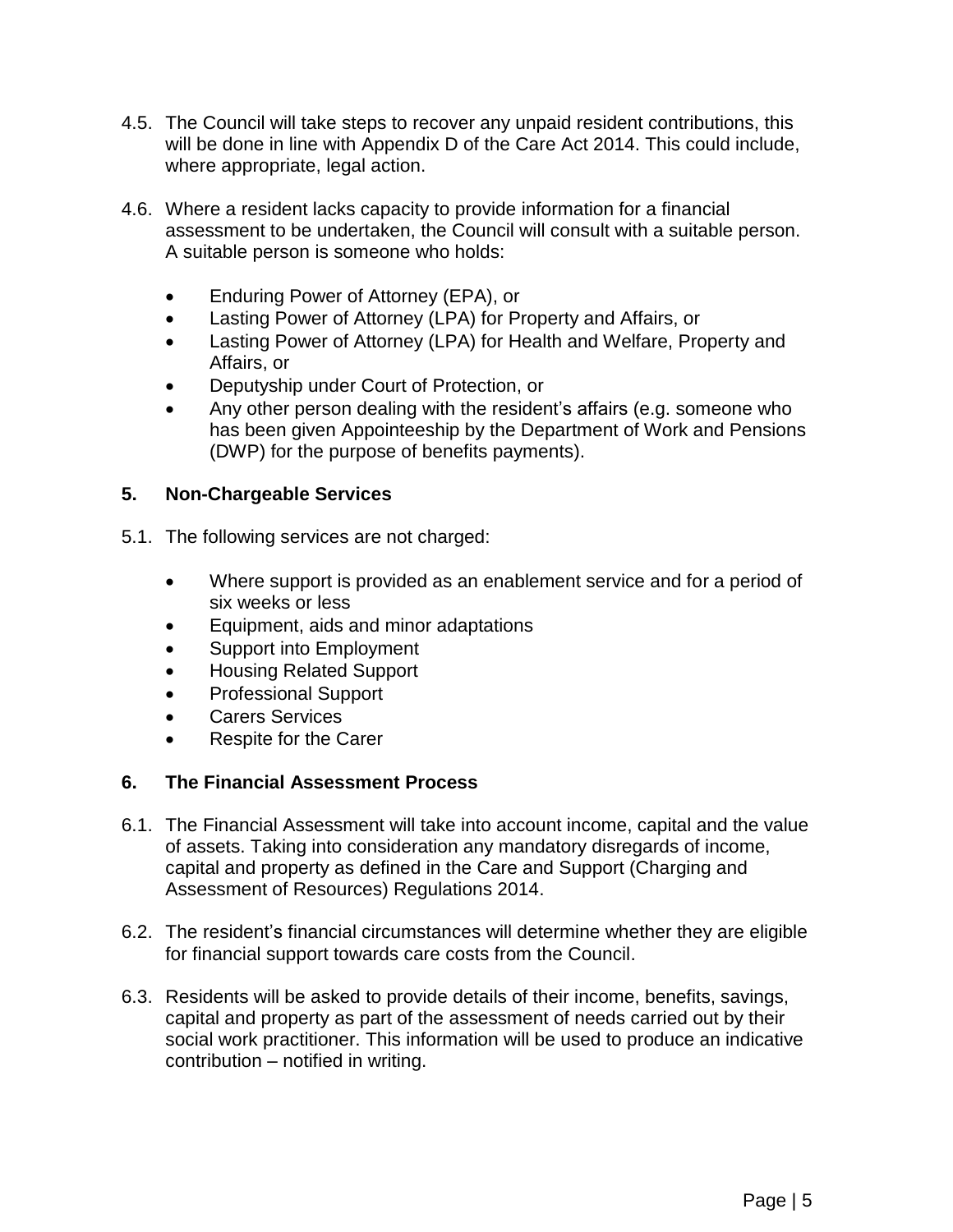- 6.4. Residents can choose not to disclose their financial details or just declare that they have capital or assets above the maximum capital threshold. This is known as a "Light Touch assessment". The resident will be expected to pay the full cost of their care. For details please see the calculation of charge in Annex A.
- 6.5. Following the indicative assessment, the Financial Assessment and Charging Team will contact the resident to:
	- Validate Income, Capital and Savings
	- Look at any allowable expenditure appropriate to the setting in which their care and support is being provided to see if any charges can be reduced. See appendix B below for examples of different allowances made in different settings.
- 6.6. This contact may take the form of a visit to the resident's current residence, or over the telephone, which ever is the most appropriate.
- 6.7. If the resident refuses a financial assessment, or does not engage with the process within four weeks of the initial assessment, the Council will undertake a 'light touch assessment' and will assume that the resident is able to afford the full cost of the service to be provided
- 6.8. Once this information is provided a full financial assessment will be completed and notification of the final contribution will be sent in writing. This assessment will calculate the resident's assessable income, which is the maximum amount they can afford to contribute towards the cost of their care.

# <span id="page-5-0"></span>**7. Income**

- 7.1. Examples of income taken into account as part of the financial assessment are set out below. This list is not intended to be exhaustive
	- Pension Credit (savings credit is not included)
	- Retirement Pension
	- Income Support
	- Occupational Pensions
	- Attendance Allowance (AA)
	- Disability Living Allowance (DLA)
	- Severe Disability Premium (SDP)
	- Incapacity Benefit
	- Severe Disablement Allowance
	- War Pension
	- Employment and Support Allowance (ESA)
	- Personal Independence Payments (PIP)
	- Universal Credit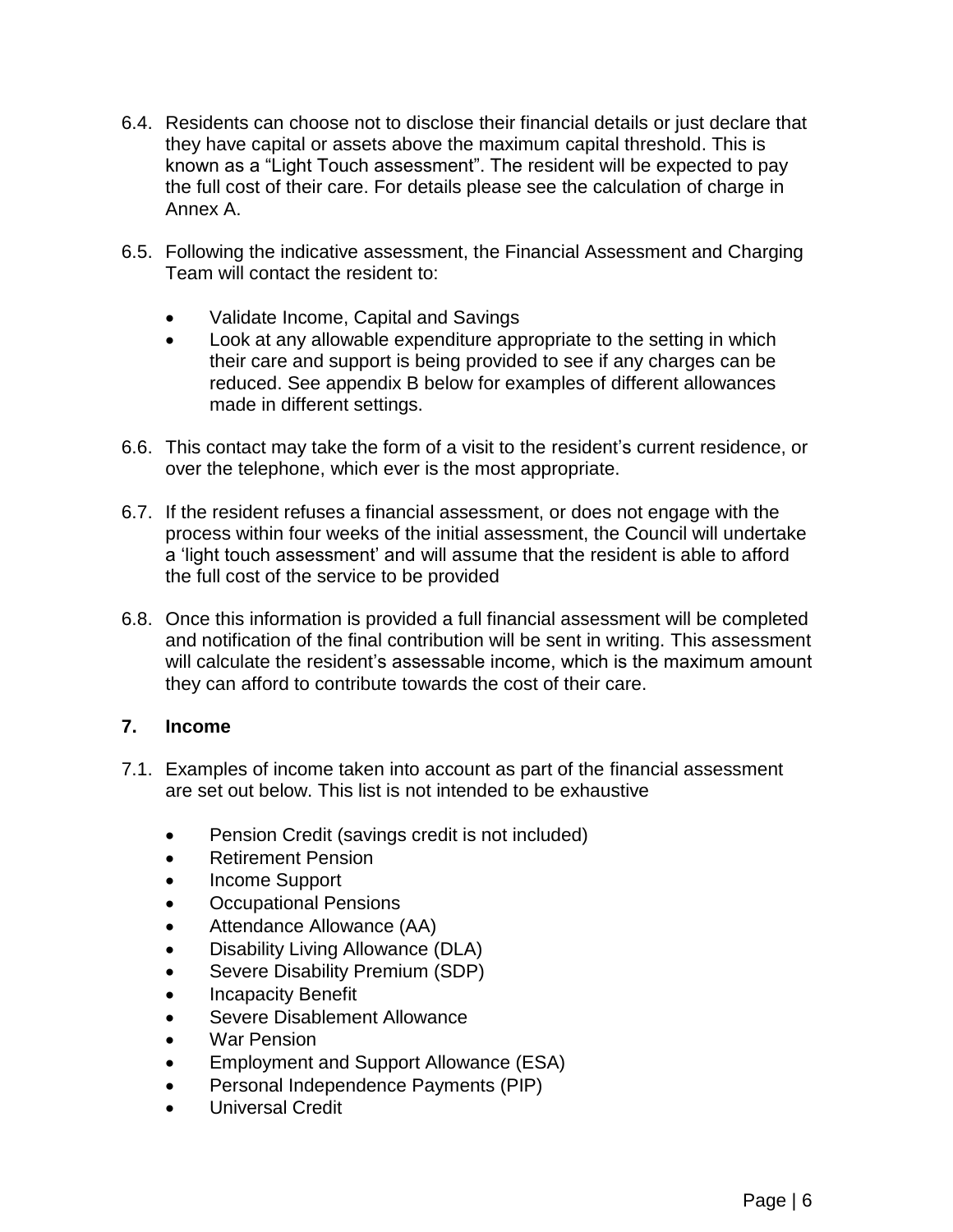- 7.2. In Line with the Care Act 2014 where a resident has deliberately deprived themselves of income, benefit or tax credit entitlement in order to avoid care charges will be treated as having that income, benefit or tax credit as notional income for the purposes of the financial assessment.
- 7.3. Some types of income will be disregarded for the purpose of the financial assessment. These are:
	- Any income from Employment
	- The mobility component of Disability Living Allowance (DLA) and Personal Independence Payments (PIP)
	- The first £10 of any War Pension or War Widow's Pension
	- Child Support maintenance payments.

For Care and Support provided in the community there are additional disregards as below

 The elements of Disability Living Allowance (DLA), Attendance Allowance (AA) and Personal Independence Payment (PIP) that relate to night time care, provided only daytime support is required by the resident.

# <span id="page-6-0"></span>**8. Savings and Capital**

- 8.1. Examples of savings and capital taken into account as part of the financial assessment are set out below. This list is not intended to be exhaustive.
	- Bank / Building Society balances
	- Stocks and Shares
	- Premium Bonds
	- National Savings Certificates
	- Income from any Trust Funds not administered by the High Court or the Court of Protection.
- 8.2. In the case of Trust Funds not administered by the High Court or the Court of Protection, both capital and income are disregarded.

# <span id="page-6-1"></span>**9. Treatment of Property**

- 9.1. Property including the resident's main home will be included in the financial assessment as a capital asset unless the person intends to occupy the property as their home.
- 9.2. The value of the person's main home will be disregarded if occupied by: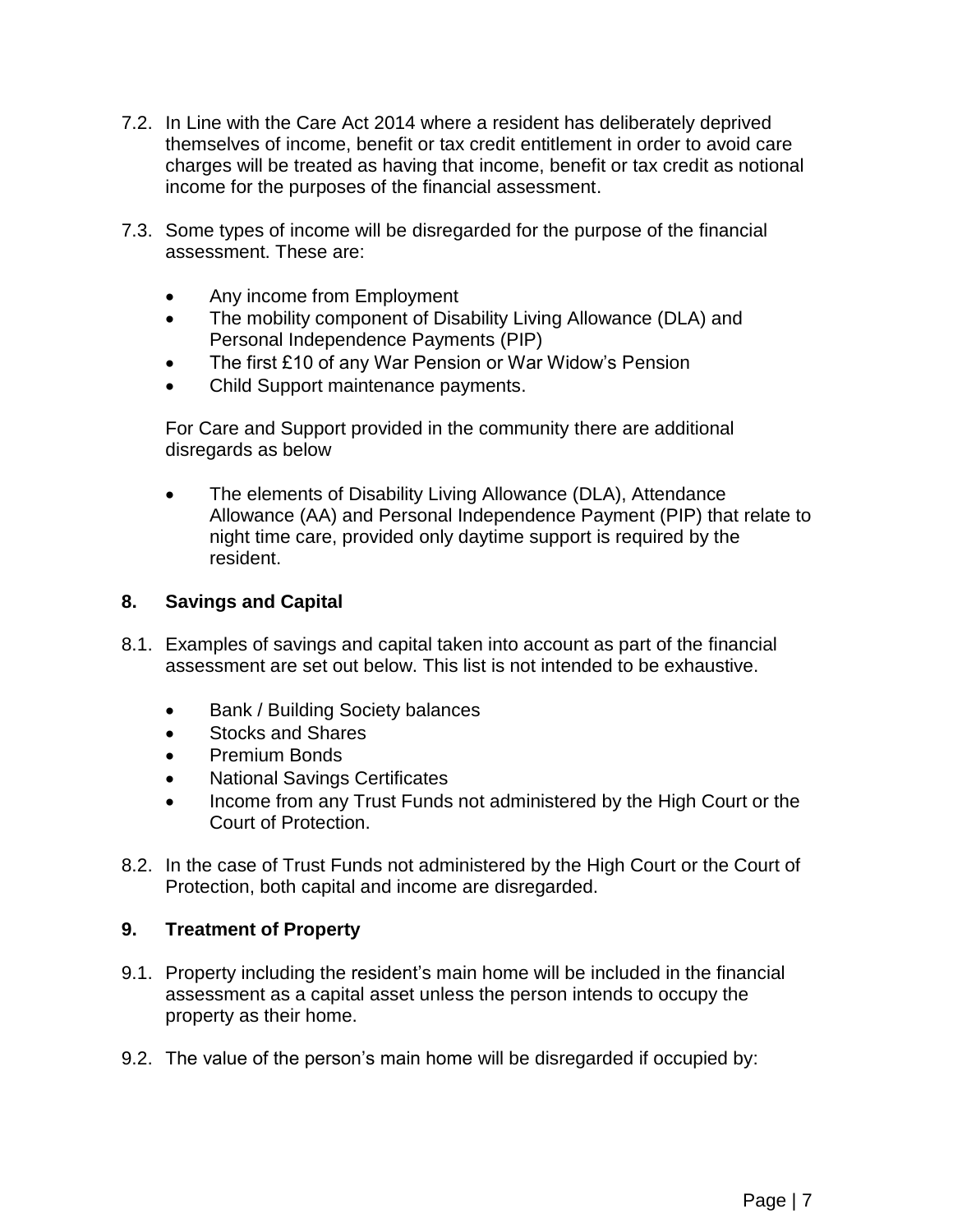- The residents partner, former partner or civil partner (except where they are estranged), or
- A qualifying relative who is:
	- o Aged 60 or over
	- o Is a child of the resident aged under 18
	- o Incapacitated
- 9.3. The Council may also disregard the main property in cases where a qualifying relative that does not fit the criteria as per 9.2.

# <span id="page-7-0"></span>**10. Allowable Expenditure**

- 10.1.The following expenses are considered as part of the financial assessment and allowances are given to meet these costs where applicable;
	- Council Tax (net of any council tax support)
	- Rent (net of any housing benefit and service charges)
	- Mortgage
	- Ground Rent
	- Disability Related Expenditure (DRE), which is described in detail in Appendix B where appropriate to the setting in which care and support is provided.

# <span id="page-7-1"></span>**11. Financial Assessment based on capital**

- 11.1.Where the resident has appropriate capital valued at £23,250 or more, they will be offered a light touch assessment, and will be expected to make a contribution equal to the cost of their support up to the set maximum charge.
- 11.2.Where the resident has capital valued at between £14,250 and £23,250, the financial assessment will be carried out in line with section 11 above but will include an amount of tariff income. This tariff income will be calculated at a rate of £1 of additional income for every £250 (or part thereof) of capital between £14,250 and the actual value of the resident's capital.
- 11.3.Where the resident has capital valued at less than £14,250, the entire value of that capital will be wholly disregarded for the purpose of the financial assessment.

# <span id="page-7-2"></span>**12. Financial Assessments based on Income**

12.1.Where the financial assessment is calculated based on the resident's income, the maximum contribution to the cost of their care will be calculated as follows: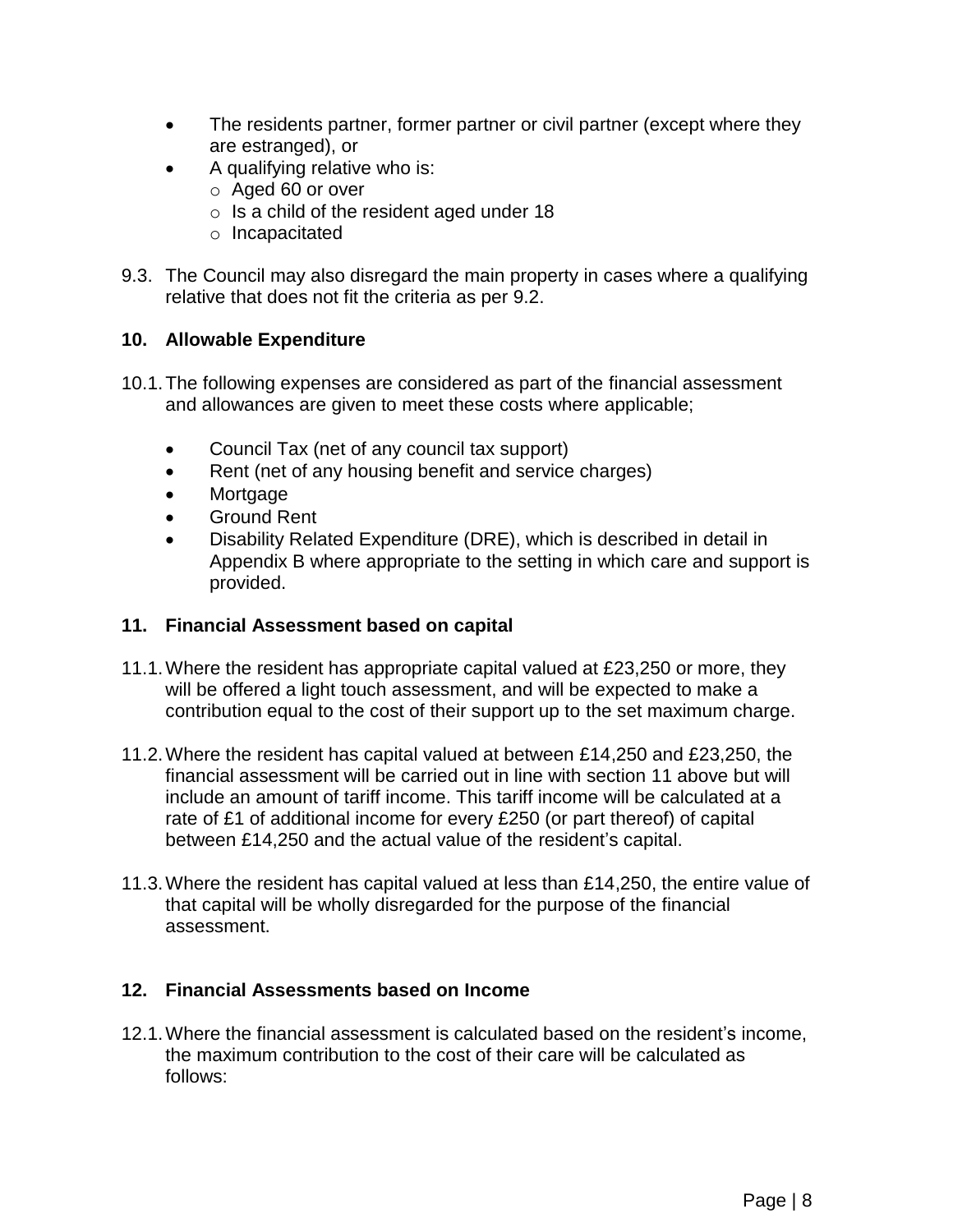- Total income (including any tariff income applicable to capital, See Capital below)
- Less any allowable expenditure applicable to the setting in which care and support is provided.
- Less the appropriate minimum guaranteed income amount, personal expenses allowance, or disposable income allowance, applicable to the setting in which care and support is to be provided.

# <span id="page-8-0"></span>**13. Start Date of Contributions**

13.1.Contributions will start from the later of the date notification is received or care has started, this can be based on the initial assessment undertaken by the social worker. For Care and Support in a care home, contributions will be due from the date of admission

# <span id="page-8-1"></span>**14. How the contributions are calculated towards care costs**

14.1.The actual charge is based on the type of care that the resident is receiving, using the information from the financial assessment.

# **14.2.For care and support delivered in a care homes on a permanent basis**

- 14.2.1. Residents who choose to live in accommodation that costs more than the local authority benchmark rate can do so providing the resident or a third party meets the additional cost. This additional cost is, known as a 'Top-Up', for further information please see [Top-Up policy.](https://www.newham.gov.uk/downloads/file/4605/top-up-policy)
- 14.2.2. Residents who own a property may be eligible to defer care costs against the value of the property. This is known as a Deferred Payment Agreement. London Borough of Newham will make Deferred Payment Agreements available under the national scheme as set out by the Department of Health and that meet the eligibility criteria. Details of the Deferred Payment Agreements are within the Councils [Deferred Payment Policy.](https://www.newham.gov.uk/downloads/file/4604/deferred-payment-policy)
- 14.2.3. The financial assessment will take into account statutory amounts required to be retained by the resident from their income. These are known as 'Personal Expenditure Allowance' (PEA) and for residents with a Deferred Payment Agreement and addition of 'Disposable Income Allowance' (DIA). These amounts are dependent upon the resident's financial circumstances, and are reviewed annually by the Department of Health.
- 14.2.4. The Personal Expenditure Allowance/Disposable Income Allowance is to ensure that a resident has money to spend as they wish. It must not be used to cover any aspect of care and support contracted by the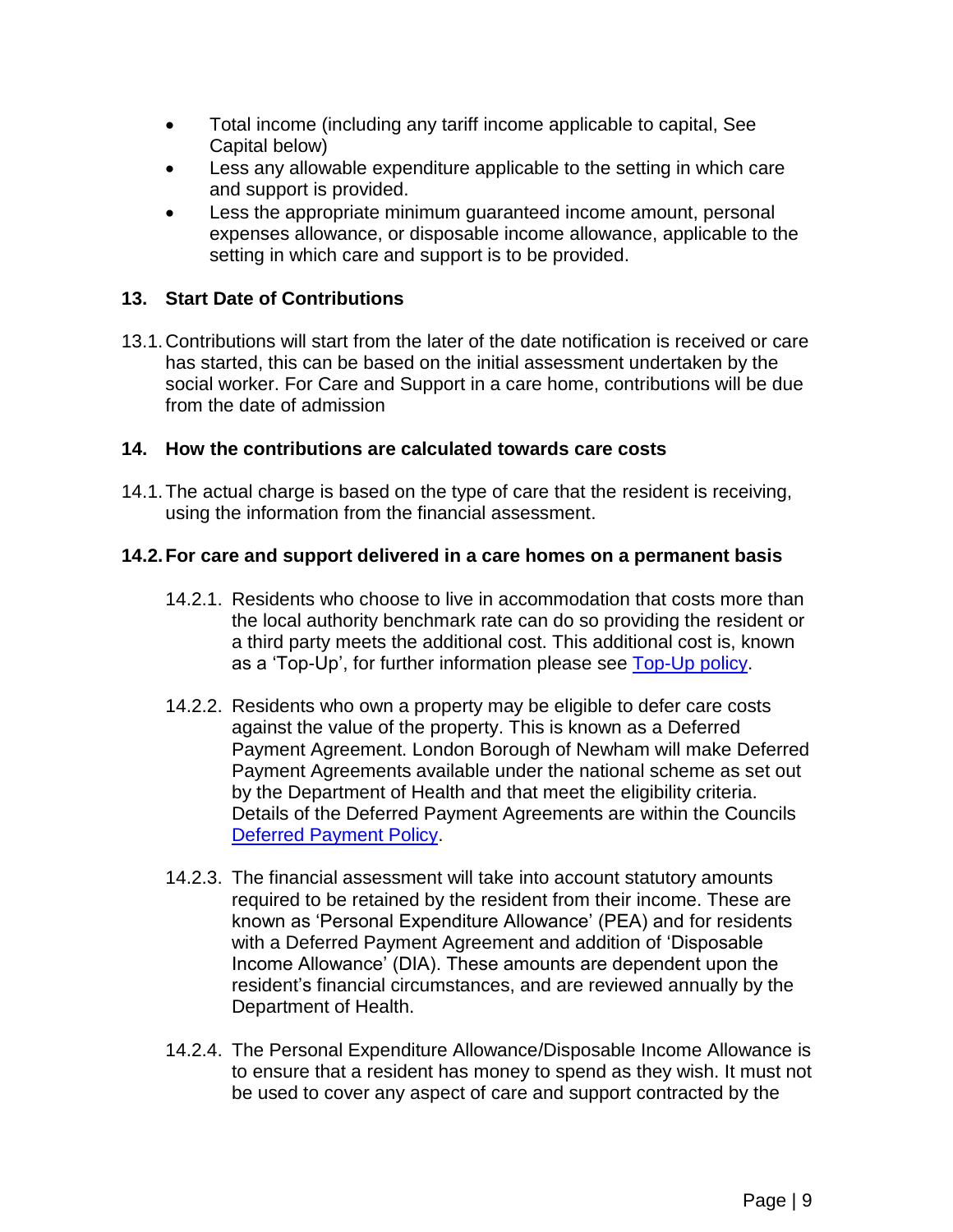local authority and/or assessed as necessary to meet the person's eligible needs.

14.2.5. Where a resident has no income, the Council is not responsible for providing one. The Council will however support the person to access any relevant state benefits or independent advocacy service.

#### 14.3.**For care and support provided in care homes on a temporary basis**

- 14.3.1. A temporary resident is defined as a resident whose need to stay in a care home is intended to last for a limited period of time, and where there is a plan to return home. The resident's stay should be unlikely to exceed 52 weeks, or in exceptional circumstances, unlikely to substantially exceed 52 weeks.
- 14.3.2. Residents who have a temporary stay that becomes permanent will be assessed for a permanent stay from the date permanency is confirmed.
- 14.3.3. Where a resident's stay is intended to be permanent, but circumstances change and the stay becomes temporary, then the council will assess and charge as a temporary stay.
- 14.3.4. The Financial Assessment for temporary stays will completely disregard the resident's main or only home where the resident intends to return to that home.
- 14.3.5. The Financial Assessment will treat income and capital in the same way as if the resident was entering a care home on a permanent basis with the following exceptions:
	- Where the resident is in receipt of Disability Living Allowance or Attendance Allowance, these are completely disregarded from the financial assessment.
	- Where the resident receives Severe Disability Premium or Enhanced Disability Premium, these benefits cease when Disability Living Allowance or Attendance Allowance ceases.
- 14.3.6. The Council will ensure that reasonable payments made by the resident for the maintenance of their home, such as rent (net of any housing benefit), water rates, insurance premiums are disregarded.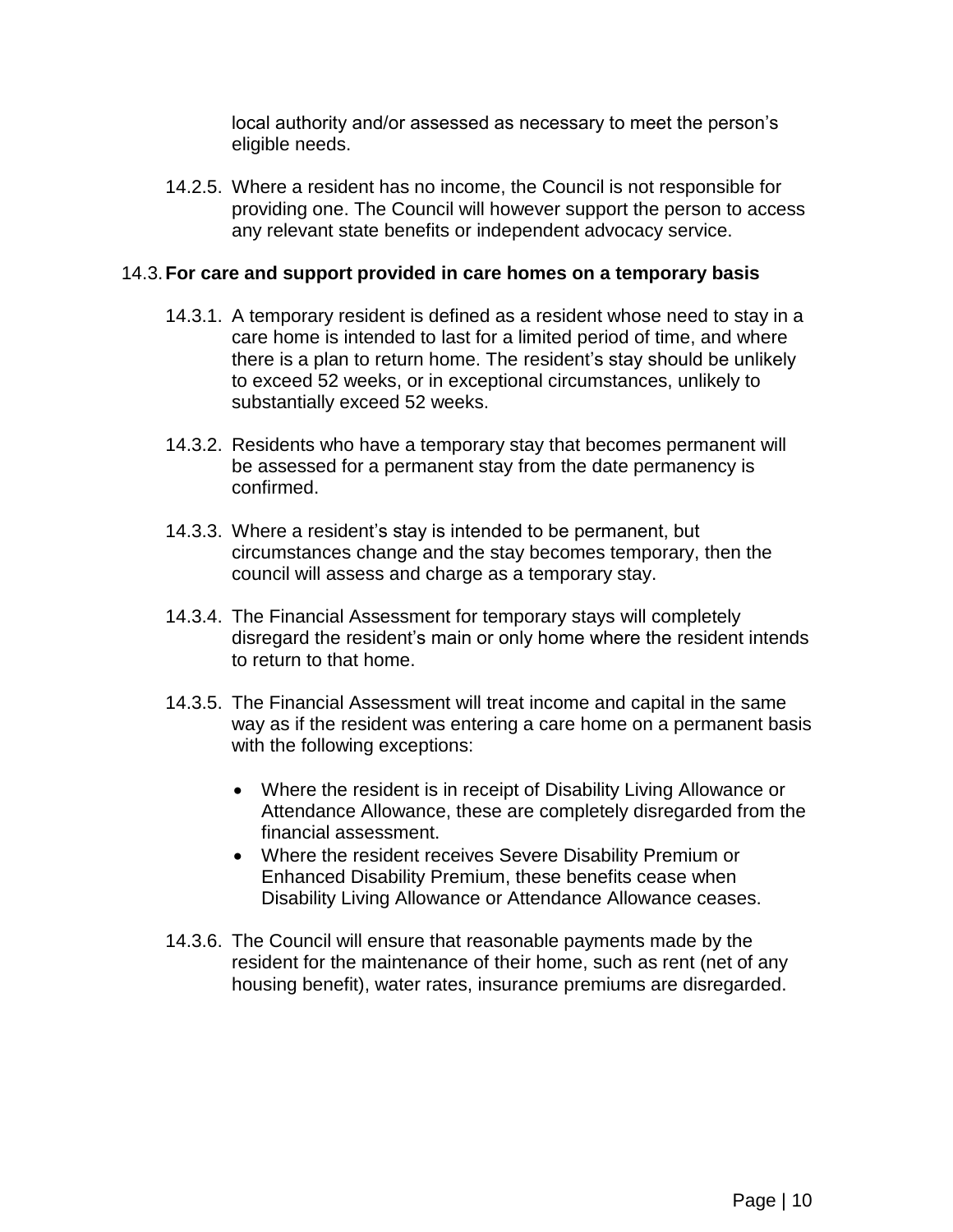#### **For care and support provided in the community including a person's own home.**

- 14.3.7. Residents will retain a level of income equal to their appropriate minimum guaranteed income amount, as set out in the Care and Support (Charging and Assessment of Resources) Regulations.
- 14.3.8. Residents with partners who live together will be given the opportunity to be financially assessed both as an individual and as a couple. This is to ensure that any contribution will not leave a household with less that the appropriate level of minimum guaranteed income. The Council will always request the lowest contribution possible.
- 14.4.For care and support in the community residents will be required to pay the lowest of the following;
	- The actual cost of care and support
	- The set Council Maximum charge
	- The assessed weekly contribution

The cost of support is based on the Personal Budget.

- 14.5.For care and support delivered in a care home the weekly contribution will be either the financially assessed contribution or the cost of the care home, dependent on the outcome of the financial assessment.
- 14.6.A standard allowance for disability related expenditure will be allowed for residents who undergo a full financial assessment and qualify by receiving either Disability Living Allowance, Personal Independence Payment or Attendance Allowance. Further information is shown in Appendix B.
- 14.7.A resident can request an individual assessment of Disability Related Expenditure this will be carried out if a resident feels that their Disability Related costs are higher than the standard amount.
- 14.8.All additional Expenditure will require verification, this will be done via receipts and bank statements, and all expenditure will need to be relevant and reasonable.

# <span id="page-10-0"></span>**15. Notification of Contribution**

15.1.Once the financial assessment is complete, the resident will be notified in writing of their maximum weekly contribution. The details of the assessment and an explanation of how the charges are calculated will be provided.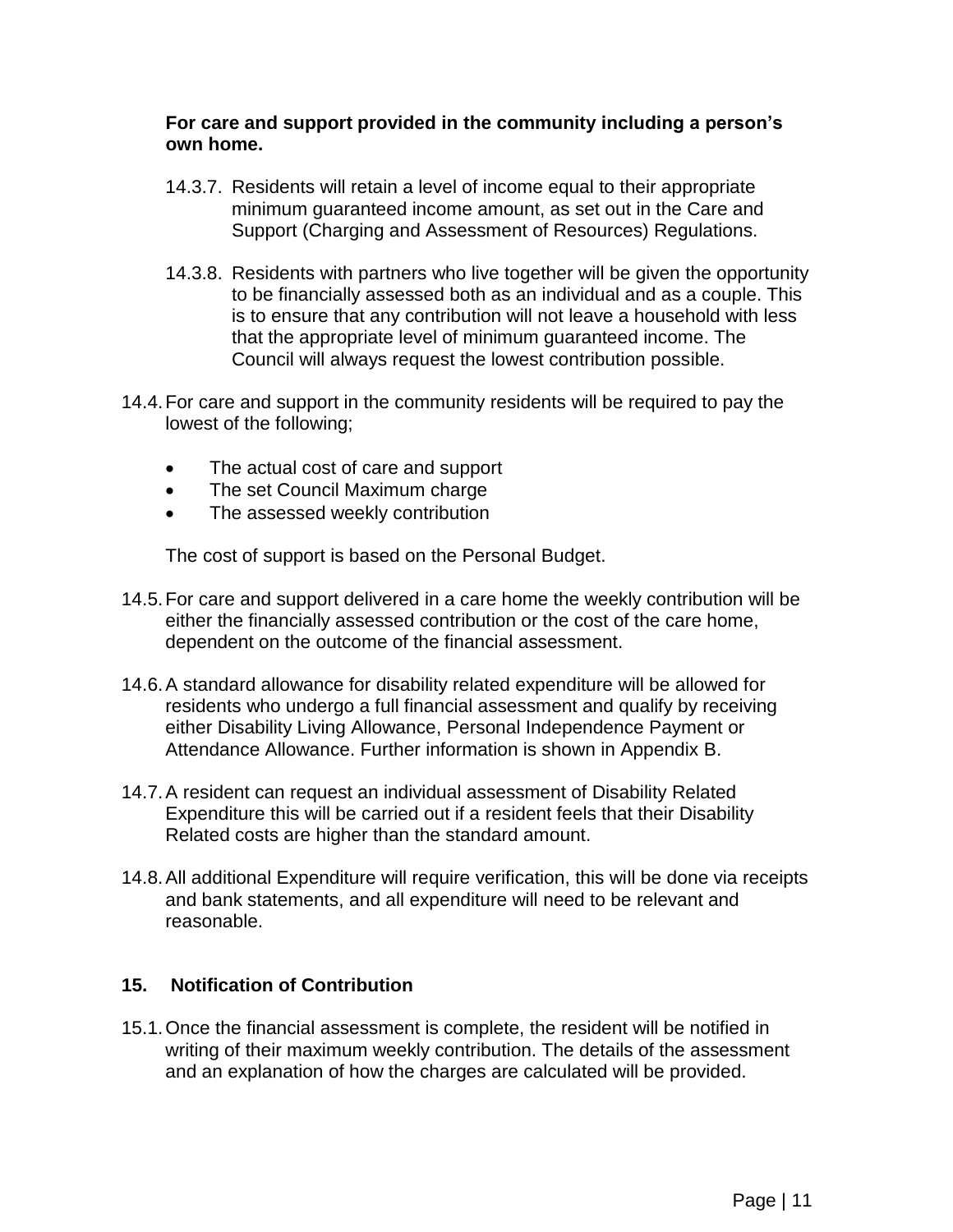# <span id="page-11-0"></span>**16. How Contributions will be paid**

- 16.1.For care and support provided in a care home
	- 16.1.1. Usually, the care home will directly invoice the resident for their contribution.
	- 16.1.2. If this is not possible, or if the care home experiences problems with payment, invoices will be raised every 4 weeks in arrears by the Council.
- 16.2.For care and support provided in the community
	- 16.2.1. Invoices will be raised every 4 weeks.
	- 16.2.2. As per the Care Act, a resident will not be charged more than the cost of delivering the care and support, therefore the charge could fluctuate if the delivery of care falls below the maximum assessed contribution in a given week (Monday-Sunday)
	- 16.2.3. Any adjustments due to invoices already issued will be made on the next possible invoice.
- 16.3.For care and support purchased through a Direct Payment
	- 16.3.1. Usually, the contribution will be deducted from the payment made every 4 weeks in advance.
	- 16.3.2. If this is not possible, or if the resident experiences problems with payment, invoices will be raised every 4 weeks in arrears by the Council.
	- 16.3.3. For residents with Direct Payments managed by a 3<sup>rd</sup> Party, invoices will be raised every 4 weeks in arrears by the Council.

# <span id="page-11-1"></span>**17. Review of the Financial Assessment**

- 17.1.A financial reassessment can be requested at any time by the resident if they feel that their circumstances have changed or they feel the financial assessment is incorrect.
- 17.2.Where a new benefit claim is successful the financial assessment will be reviewed, and where appropriate, the benefit income (where applicable) will be included in the financial assessment from the date that the benefit claimant is notified of the award by the Department for Work and Pensions (DWP) or HMRC.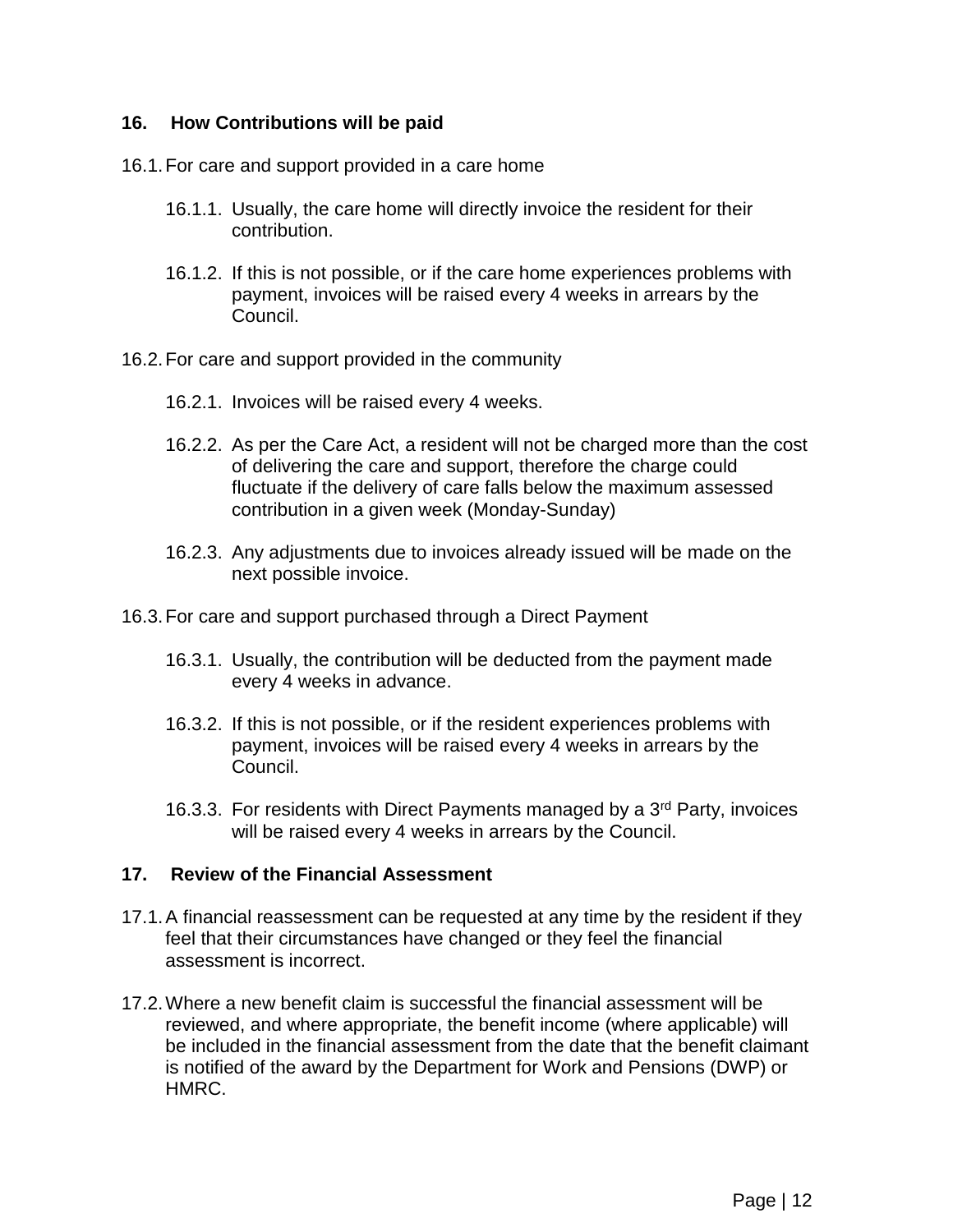17.3.Financial assessments will be updated annually in line with the increases in state benefits, this is usually occurs in April each year, the resident or the representative will be informed of the outcome of any annual re-assessments.

# <span id="page-12-0"></span>**18. Appeals**

- 18.1. Where a resident, who has been fully assessed and provided the full information relating to their income and expenditure feels that they are unable to pay their assessed contribution due to financial constraints can request a financial reassessment.
- 18.2.If following this financial re-assessment, the resident feels that they are still unable to pay their contribution, they will need to write to the Financial Assessment & Charging Team, Building 1000 Dockside, London, E16 2QU.
- 18.3.Once the letter is received, this will be reviewed by the Manager of the Financial Assessment & Charging Team along with a Senior Manager from Adult Social Care, the outcome of the request will be sent to the resident in writing within 14 days.
- 18.4.If the resident is dissatisfied with the outcome of discussion with the Financial Assessments Charging Team, they can make a request to the Council to investigate their circumstances and resolve the matter in line with the Councils Complaint Procedure.

# <span id="page-12-1"></span>**19. Complaints**

- 19.1.The Council welcomes feedback from residents and has dedicated officers to manage complaints.
- 19.2.If a resident is dissatisfied with the way in which they have been treated during the financial assessment process, or the service that they have received, they have the right to make a complaint to the Complaints Officer. The Council has a statutory complaints process to ensure that residents views and concerns are considered and dealt with appropriately and that the Council holds itself accountable to the highest standard.

# <span id="page-12-2"></span>**20 Use of Financial Information & Privacy**

20.1 The information the Council collects and keeps about residents is confidential and can only be seen by authorised staff. The information is only shared with other relevant parties in accordance with the Data Protection Act 2018 or with the written consent of the resident or their legal representative. This act also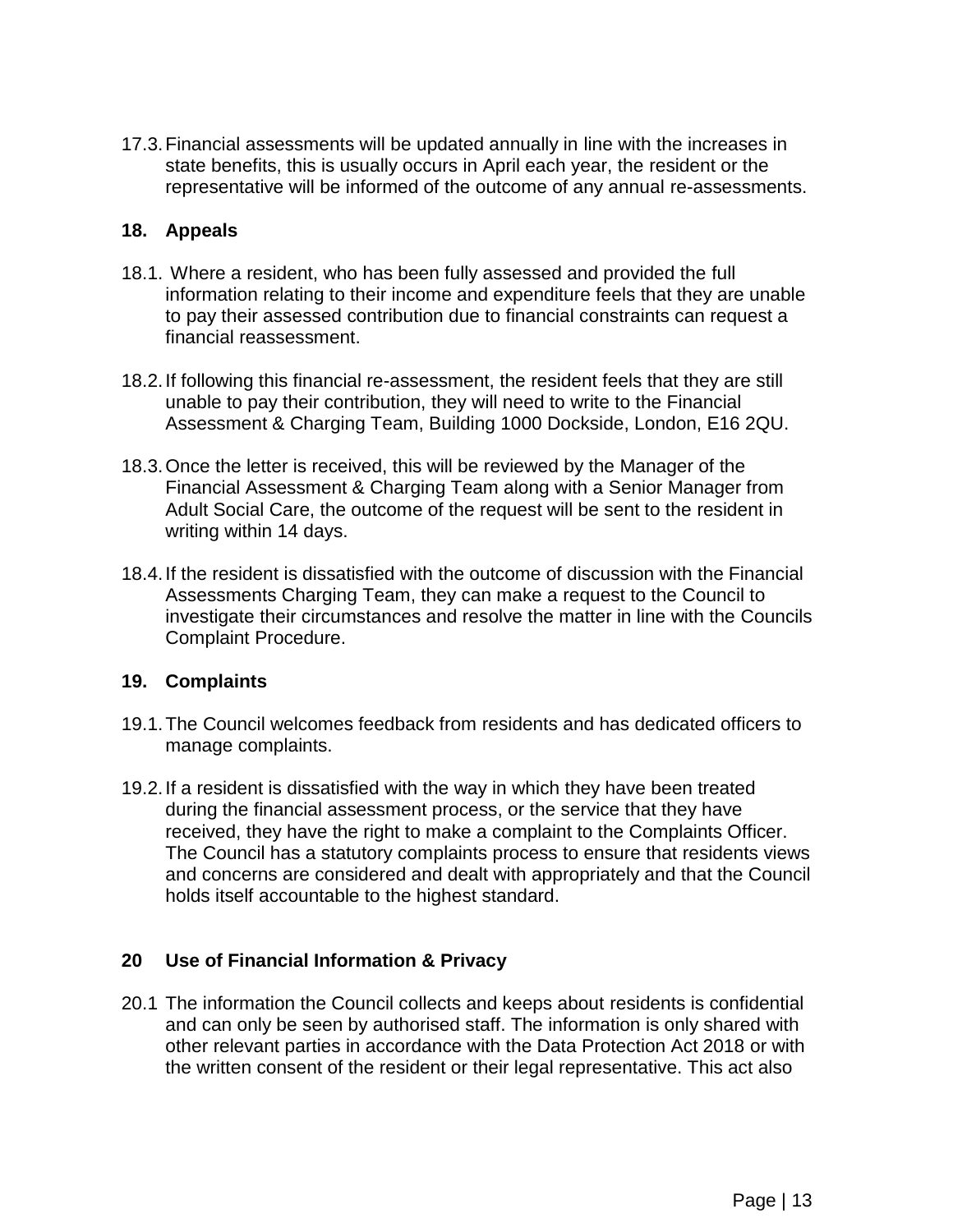gives residents the right to see information that the Council keeps about them at any stage.

# <span id="page-13-0"></span>**21. Reviewing the policy**

- 21.1 This policy document will be reviewed at least annually prior to the commencement of each new financial year to ensure all rates and amounts are consistent with inflation or other relevant changes to set rates within The Care Act.
- 21.2 Any increase to standard allowances, maximum charges and/or capital thresholds which are set within this policy will be reviewed annually as part of the Councils fees and charges reviews and will be consulted upon as part of the Councils budget setting process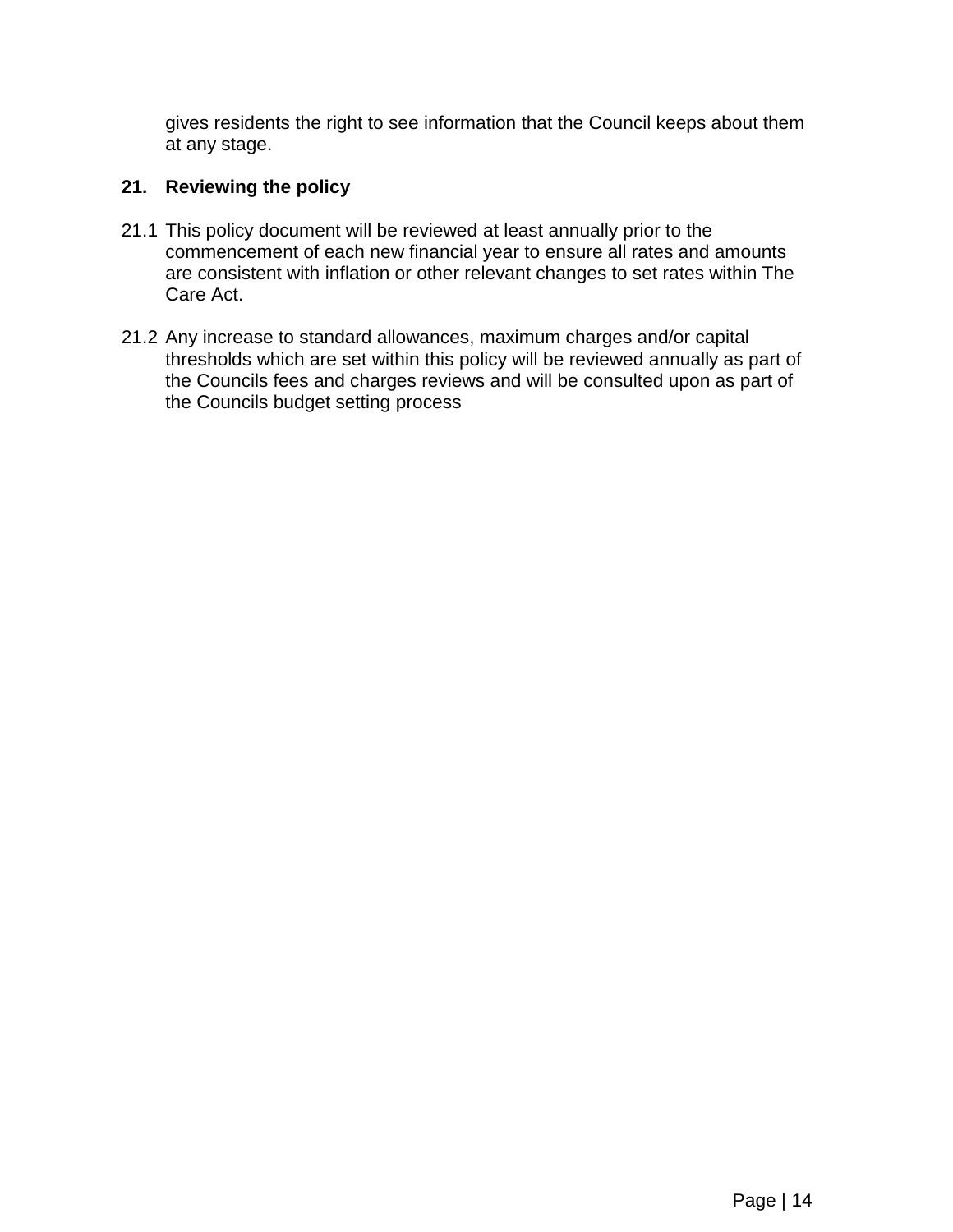# <span id="page-14-0"></span>**Appendix A – How the resident charge is calculated**

Below are basic examples of how income is used to calculate the weekly contribution for both services delivered in a care home and in the community.

# **Example 1 – Services delivered in residential care**

| Total Benefits =         | £162.10 per week  |
|--------------------------|-------------------|
| Other Income $=$         | £15.00 per week   |
| Total Income =           | £177.10 per week  |
| $Expenses =$             | $£$ 5.00 per week |
| Personal Allowance=      | £24.90 per week   |
| Total Income - Expenses= | £147.20 per week  |
| Weekly contribution=     | £147.20 per week  |

#### **Example 2 – Services delivered in community**

| Total Benefits =               | £177.10 per week    |
|--------------------------------|---------------------|
| Disability Benefit $=$         | $£$ 60.00 per week  |
| Total Income $=$               | £237.10 per week    |
| Standard DRE $=$               | £ 15.00 per week    |
| <b>Basic Living Allowance=</b> | £198.60 per week    |
| Total Income - Expenses=       | 23.50 per week<br>£ |
| Weekly contribution=           | 23.50 per week<br>£ |
|                                |                     |